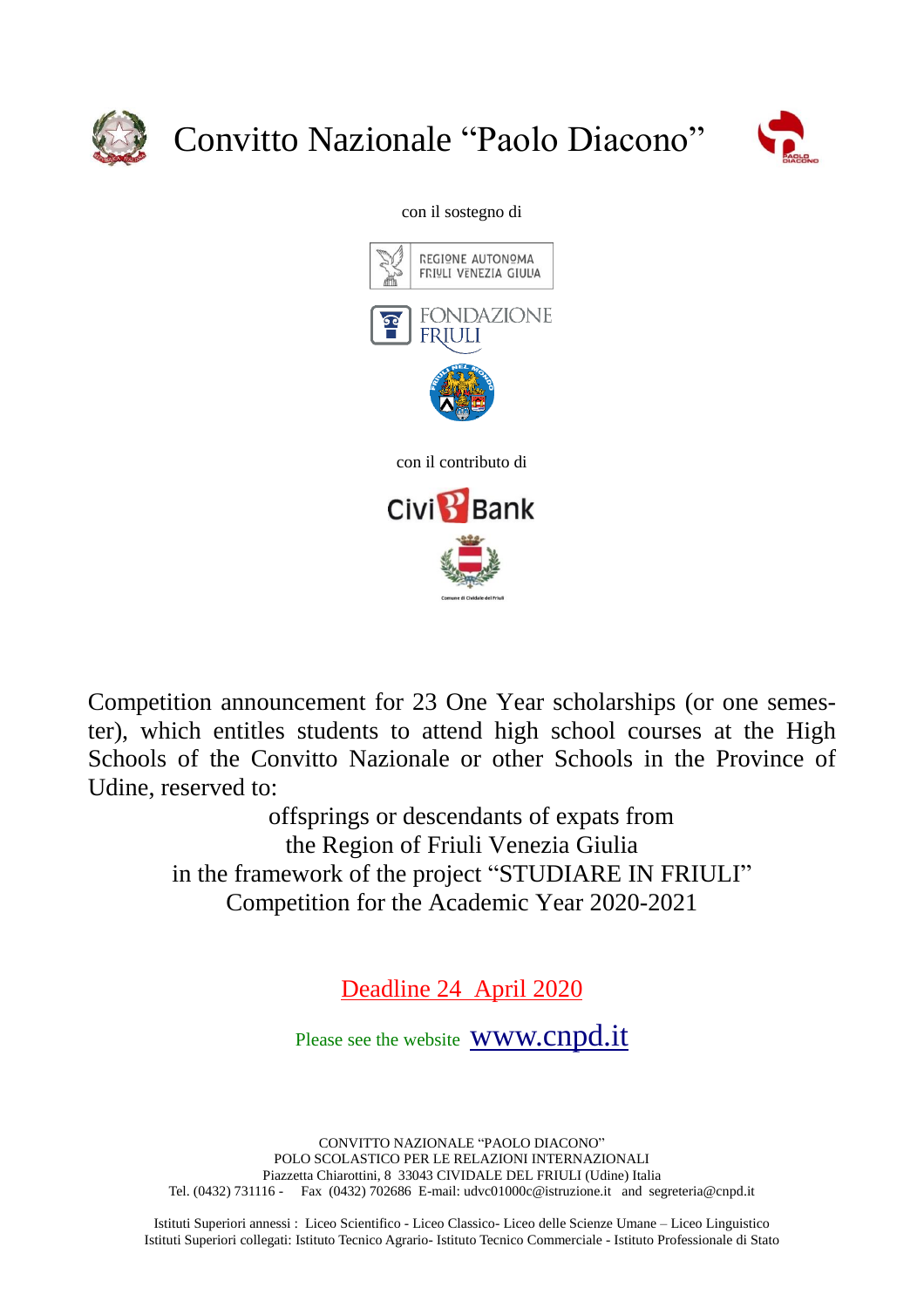### **1. INTRODUCTION**

The Convitto Nazionale "Paolo Diacono" (National Boarding School "Paolo Diacono") awards 23 Scholarships for the Academic Year 2019/2020 which award the successful applicants with a stay at the Convitto and attendance of classes either in the schools situated within the Convitto or in the external schools managed by the Convitto.

To this aim, the competition is reserved to the descendants of expats coming from the region Friuli Venezia Giulia but currently living abroad, in any other country of the world, compatibly with the national school legislation of each country, and taking into account of the ongoing study programme (for further information please see the specific links on the website [www.cnpd.it\)](http://www.cnpd.it/).

This competition is made possible by the Convention between the Convitto Nazionale "Paolo Diacono" and the Ente Friuli nel Mondo, and with the contribution of other public and private entities (among which: Fondazione Friuli, Regione Autonoma Friuli Venezia Giulia, Comune di Cividale del Friuli, CiviBank), which develop a collaboration aimed at granting a period of study in Italian Educational Institutes to the offsprings and descendants of Friuli Venezia Giulia expats living abroad.

The students will have the chance to improve their educational formation by attending regular school courses in the land of origin of their ancestors, and to enrich their culture background by improving their knowledge of the Italian and Friulan language and culture, as well as other native languages and cultures currently found in the Friuli territory.

The Convitto possesses the required education structur and accommodation facilities (see [www.cnpd.it\)](http://www.cnpd.it/) to actively realise this initiative in conjunction with the facilities offered by the schools like Liceo Classico, Liceo Scientifico, Liceo delle Scienze Umane, Liceo Linguistico and other associated Technical and Professional Schools.

For the Convitto Nazionale "Paolo Diacono", this competition aims to give the applicants an educational experience characterised by internationality, multiculturalism. Moreover it is an exposure to different local languages and to form new generations through an educational path which points at enhancing different local realities while retaining specific identities. This is a momentous educational goal in order to build the future citizens of Europe and the world.

#### **2. HIGH SCHOOL COURSES AND PLACES AVAILABLE AT THE CONVITTO NAZIONALE**

The successful applicants can choose from the following high schools streams:

- − Humanities and science Schools (Scientific High School, ClassicalStudies High School, Human Sciences School and LanguagesHigh School)
- − Technical Schools (Technical Agricultural School, Technical Commercial School, Technical Industrial School)
- − Professionals Schools (Mechanics, Electronics, Electrics and Optics School, Technical Woodworking School and Interior -Furniture- Design School)

The amount of scholarships may vary, according to 1) accommodation availability (the Convitto reserving the right to increase the amount of scholarships awarded) and 2) the availability of funds assigned during the selection process and formally assigned.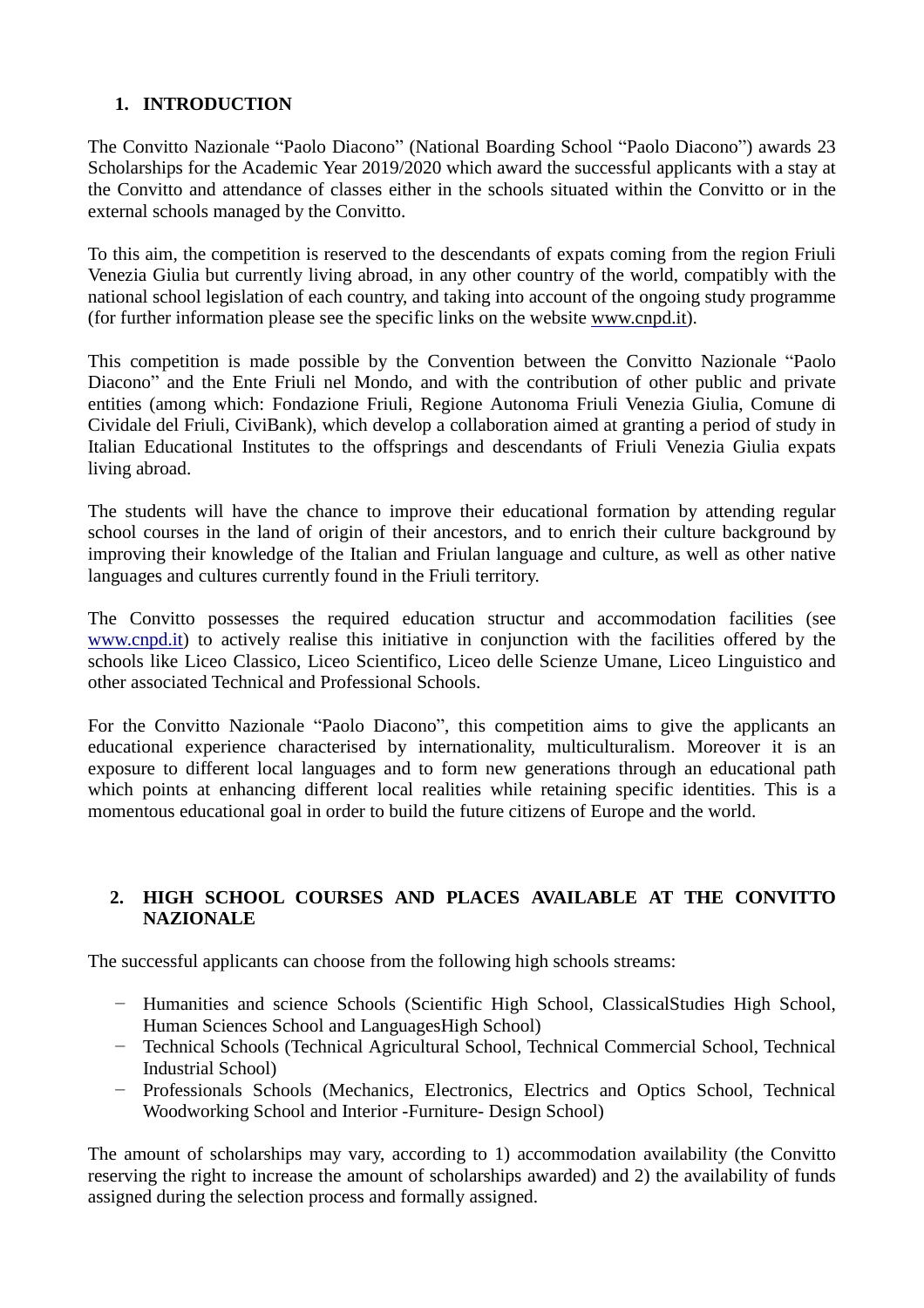#### **3. APPLICANTS' PREREQUISITES AND SELECTION PROCEDURE**

This Scholarships competition is reserved for the offsprings and descendants of expats originating from the Region of Friuli Venezia Giulia, living abroad in any country of the world. In order to demonstrate such *status*, the applicants must present the necessary documentation.

Moreover, the applicants, aged between 15-17 (please note that the students have to be 15 years of age by August 2020 and should not have turned 18 years of age by June 2021), must posses basic knowledge of the Italian language, with foundation comprehension skills and the ability to communicate essential information about themselves and others.

The students cannot be selected to participate in the project: the young descendants of Friuli Venezia Giulia's family living abroad who have kinship and affinity relationships with the members of this Convitto statutory bodies up to the second degree and more specifically with the physical persons who cover institutional positions and managerial-decisional positions.

The scholarship applications will be processed and discussed by a specific Panel, composed of teachers and educators, which will take place after a careful analysis of the documentation listed below, which must be attached to the complete application;

- Educational Curriculum
	- Academic Transcripts of the last 2 years
	- Detailed description of the type of school and course of study attended in the native country
- Italian Language Level Certificate
- Letter of presentation (signed by parents), in which the applicant describes his/her motivations to take part in the project and agrees to abide the rules of the Convitto, and by the modalities contained in the Scholarship Competition Announcement.
- Personal questionnaire of the student, fully completed (which it can be downloaded from the Convitto's official website)

An appropriate ranking will be determined by the order of school merit, geographic area of origin, family situation and income, will be published for the assignment of the Scholarships.

All final decisions will be taken at the incontestable discretion of the Selection Panel.

**Moreover, t**he Rector,Headmaster of the Convitto, has the final say concerning the definitive admission of the applicants.

The successful student, at the moment of his/her first arrival at the Convitto (from 10 to 15 September or from 7 to 15 January), will meet the teachers and educators of the Scholarship Selection Panel, who will confirm the previous deliberations, which will be sent to the Class Council which the student will enroll.

PLEASE NOTE It is essential that the applicant combines interest and study commitment with openness to participate in the common life, acceptance of school rules, tolerance and understanding of different opinions and attitudes. Moreover, considering the distance from familiar environment and the effort required by the school programme, the applicant must be able to behave in a controlled and appropriate way and be in good physical and mental health. Any medical issue of particular importance must be duly, thoroughly and pre-emptively communicated.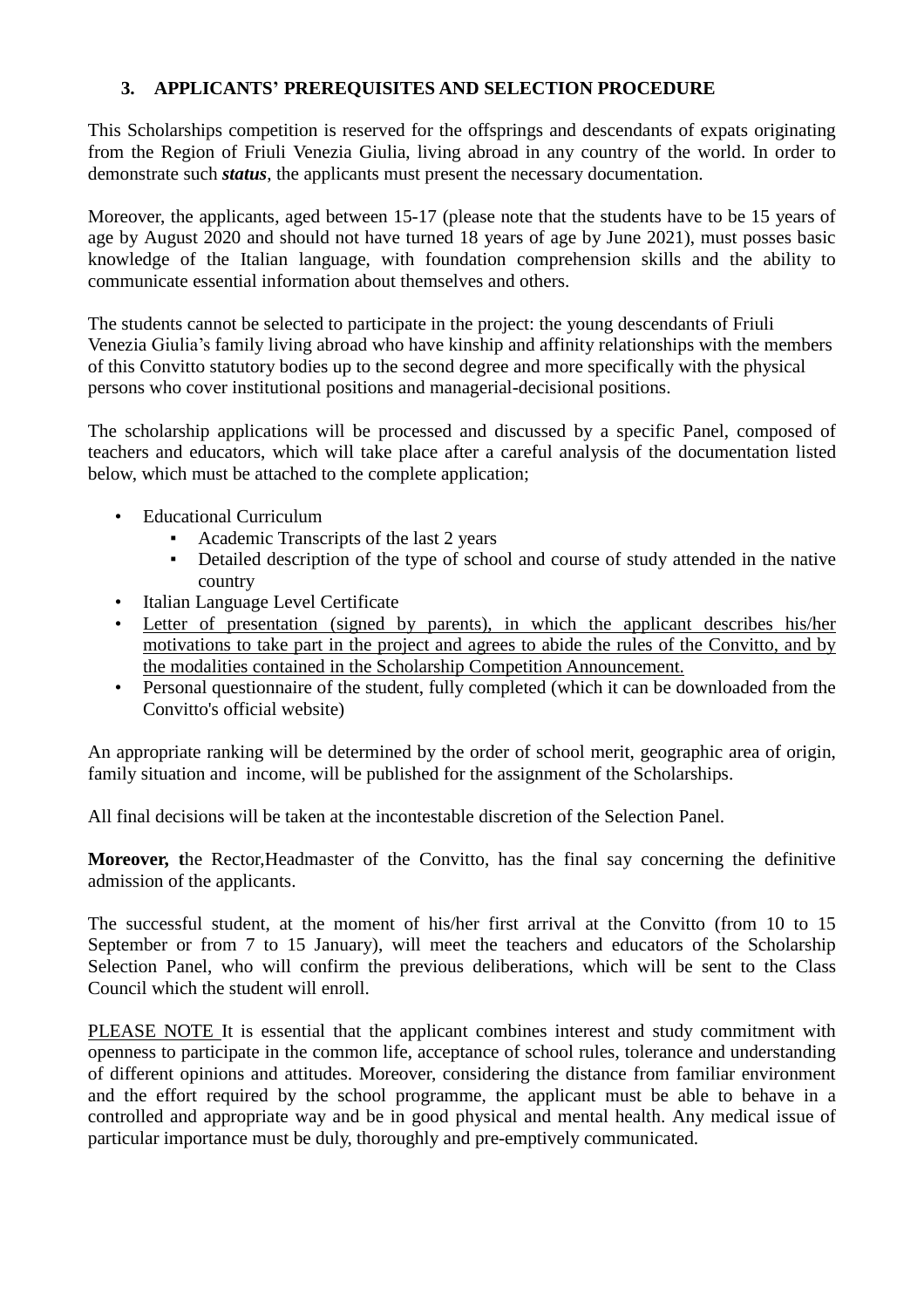#### **4. HOSPITALITY AND SCHOOLATTENDANCE WITHIN THE CONVITTO**

The first arrival at the Convitto must occur between 10 to 15 September for the annual enrolment, and between 7 to 15 January for semestral enrolment, with the exception of valid and duly documented motivations.

- 1) Upon arrival in the Convitto, the students, already selected by the Selection Panel, will be immediately included into the most similar school and class attended in their native countries. In the evenings, after regular school classes, an intensive italian language course will be activated in order to improve the knowledge and skills required to gain a better understanding of the school subjects. This course will be offered to those students arriving in September for the full academic year as well as to those arriving in January for one semester.
- 2) The final inclusion in the classes will be approved by the Integrated Collegium of Teachers of the individual school institutes, taking into the assessment account expressed and the selection parameters previously adopted by the Selection Panel of teachers and educators.
- 3) Furthermore, every student will be included in a "boarding school group" and will be followed by the group educator for what concerns educational aspects, and by a teaching tutor for what concerns school subjects. Meetings and exchanges of information between the group educator and the teaching tutor will be determined to help the student to finalise his/her study experience at best.
- 4) After the first two months, the same Selection Panel will assess the didactic, educational and disciplinary tendency of the students and will deliberate on the continuity of their stay in Friuli.
- 5) The inclusion period in the classes is provisional for the first 3 weeks. After this period of time, the inclusion will be considered definitive and it will not be possible to be transferred to another institute.
- 6) Unless stated otherwise in the attended school programmes, it is preferable that the students attend Schools within the Cividale district.
- 7) The students may be lodged in rooms with one, two, three or four roommates.

#### **5. OBLIGATIONS OF THE CONVITTO TOWARDS THE SUCCESSFUL SCHOLARSHIPAPPLICANTS**

For the students hospitality within its facilities, the Convitto takes on:

- − the costs of board and lodging during the period of school attendance and exams;
- − the costs of laundry and ironing service during the period of stay in the school;
- − the costs of school fees and other administrative expenses;
- − the costs of school books;
- − health assistance, limited to the purchase of medicals of common prescription and to the operations of the school doctor; hospital health assistance will occur under the appropriate health insurance policy;
- − the costs stemming from the hospitality programme;
- − the costs originating from cultural initiatives organised in the Friuli Venezia Giulia territory, within the limits of the scholarship;
- − the costs of the expenses of recreational activities organised within the institute.

Any other costs for teaching assistance, for leisure or recreational activities or for particular medical operations (for example dentist care) are excluded from the abovementioned and remain at the expenses of the families.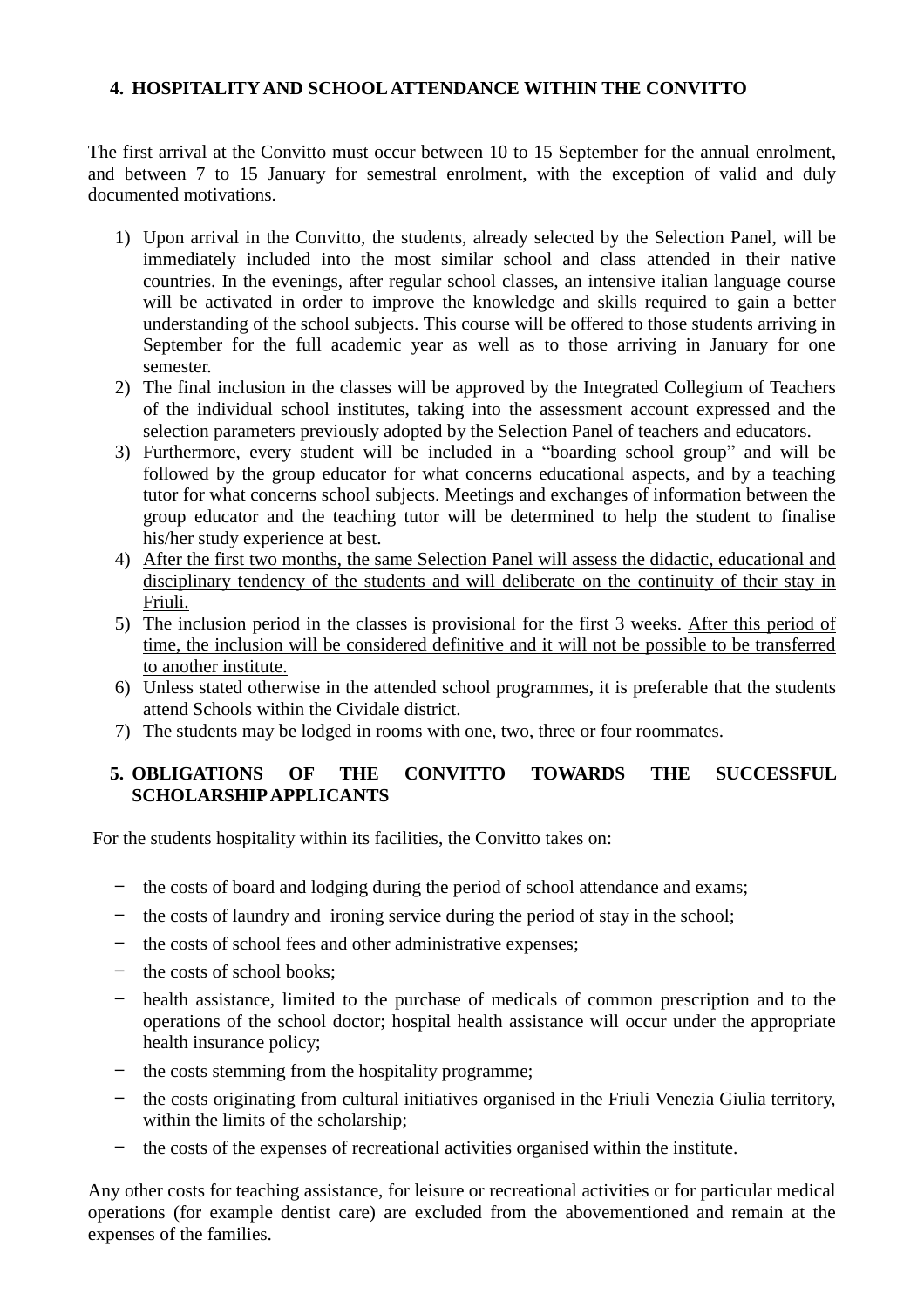#### 6. **COSTS TO BE COVERED BY THE FAMILIES AND FURTHER CLARIFICATIONS**:

- − Travel expenses to and from the Convitto are to be paid by the participants' families;
- − Stationary expenses;
- − Travel insurance (students **must** be covered by travel insurance);
- − School Excursion expenses;
- − Additional individual expenses;
- − In case of damage to the Institute or schools, the Convitto reserves the right to ask the families for a refund of the expenses incurred.

#### **7. REVOCATION OR FORFEITURE OF SCHOLARSHIP**

The Rector, School Headmaster, after hearing the opinion of the competent bodies (teachers and educators of the Scholarship Selection Panel, Contact educators and Class Council), can revoke the right to stay in the Convitto anytime, in case of:

- − irregular attendance of school classes, unless duly justified;
- − inconsistent school commitment and low school grades;
- − disobedience of Convitto rules, grave disciplinary misconduct, inappropriate behaviours incompatible with community life
- − health problems (i.e. special visits and care required)
- − leaving the Convitto without permission

#### 8**. APPLICATION FORMS**

The Scholarship applications forms and the related documentation must be sent as a Pdf format including the signature of the parents or carers

# by 24 April 2020

to

#### CONVITTO NAZIONALE "PAOLO DIACONO" Piazzetta Chiarottini, 8 33043 CIVIDALE DEL FRIULI

to the following email address: **[udvc01000c@istruzione.it](mailto:udvc01000c@istruzione.it)**

The application form, which is available from the Convitto's web site www.cnpd.it, must be submitted via email and must include all of the required documentation. Failure to comply will result in the exclusion of the application from the selection process.

If shall the required documentation not be completed, the Selection Panel reserves the right to reject the application or to ask the applicant to send the missing documents.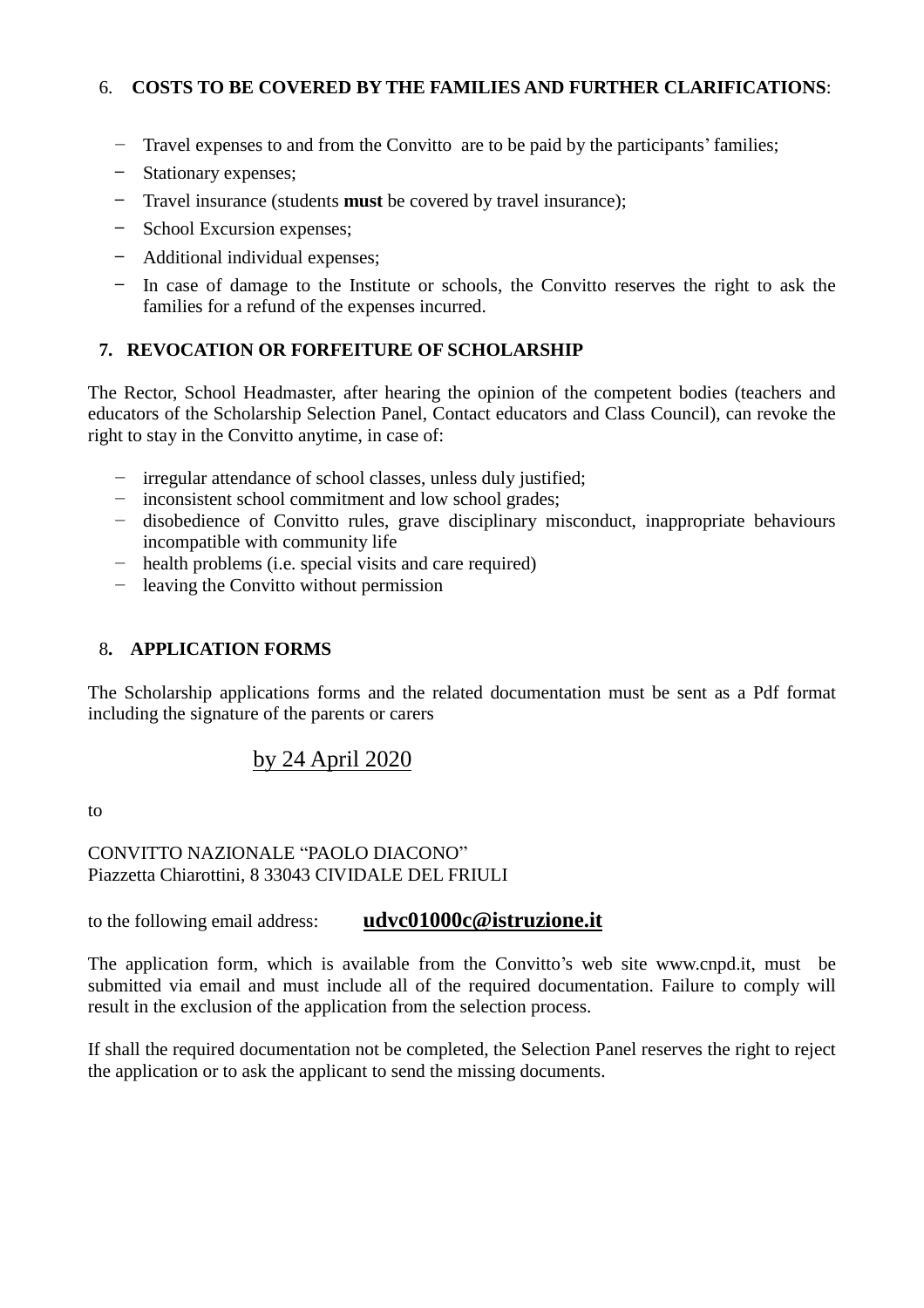#### **9. DOCUMENTATION**

Documentation to be attached to the application file in order to participate in the project:

#### A) ADMINISTRATIVE DOCUMENTATION

- 1. DECLARATION from which emerges the descendant from a Friulian expat living abroad;
- 2. DECLARATION from which emerges the economic situation of the family unit;
- 3. PRECISE ADDRESS OF THE FAMILY (street, zip code, town, city, country, phone number, email address)
- 4. PHOTOCOPY OF THE PASSPORT or another document with all personal details

#### B) SCHOOL DOCUMENTATION

- 5. APPLICATION OF ENROLMENT in the School and the Convitto through the attached form
- 6. CERTIFICATEOF SCHOOL ATTENDANCE of the last two years, which includes and clearly states: a list of the school subjects studied and the school reports with a grade point average of all subjects studied. Moreover, a detailed presentation of attended school and main subjects must be attached.
- 7. CERTIFICATION stating of Italian language level.
- 8. PRESENTATION LETTER of the applicant, in which the motivations underlying of the application should be clearly stated and the applicant declares that he/she will commit to respect the community rules of the Convitto and the modalities included in the Scholarship Competition Announcement. The letter must be signed by parents or carers. Home address, phone number and email address must be clearly and precisely stated In this letter.
- 9. PERSONAL QUESTIONNAIRE filled in by the applicant. It can be downloaded from the Convitto website.
- 10. PRESENTATION LETTER ABOUT THE STUDENT FROM THE HEADMASTER OF THE ORIGINAL SCHOOL
- 11. OPTIONAL PRESENTATION VIDEO BY THE APPLICANT (not longer than 3 minutes)

Such documentation must be supplied with suitable translations in Italian or English

#### C) MEDICAL DOCUMENTATION

- 11. MEDICAL CERTIFICATE stating the mental and physical suitability of the applicant to participate in the Convitto community life
- 12. CERTIFICATE of the mandatory vaccinations

Documentation to be presented upon arrival to the Convitto:

- 1. VALID ENTRY VISA for study reasons in order to obtain the residency permit
- 2. CERTIFICATE STATING OF THE STUDY PROGRAMME TO BE ATTENDED, APPROVED BY THE ITALIAN CONSULAR DIPLOMATIC REPRESENTATION at the time of issue of the entry visa;
- 3. CERTIFICATE OF RESIDENCE AND CITIZENSHIP (simple paper)
- **4. MEDICAL REPORT OF PAST AND PRESENT ILLNESSES (need to list all the infectious diseases the applicant has had and at what age, as well as any other medical conditions, operations and ALLERGIES)**